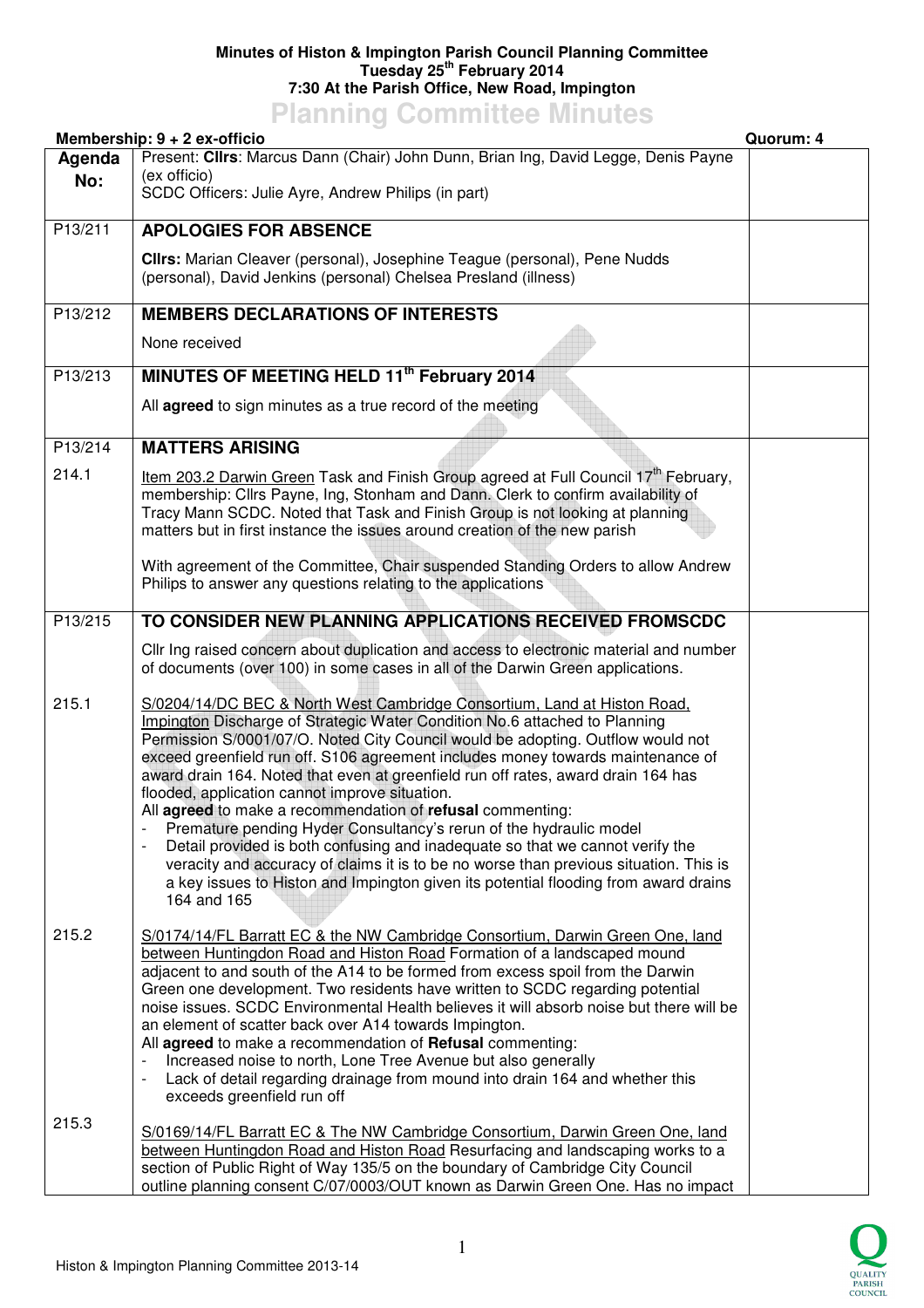|         | on key issues of: drainage; water; noise; traffic/transport that might affect residents of<br>Histon and Impington. All agreed to make no recommendation                                                                                                                                                                                                                                                                                                                                                                                                                                                                                                                                                                                                                                                                                                                                                                               |             |
|---------|----------------------------------------------------------------------------------------------------------------------------------------------------------------------------------------------------------------------------------------------------------------------------------------------------------------------------------------------------------------------------------------------------------------------------------------------------------------------------------------------------------------------------------------------------------------------------------------------------------------------------------------------------------------------------------------------------------------------------------------------------------------------------------------------------------------------------------------------------------------------------------------------------------------------------------------|-------------|
| 215.4   | S/0165/14/FL Barratt EC & The NW Cambridge Consortium Darwin Green One, land<br>between Huntingdon Road and Histon Road Creation of a water attenuation pond and<br>drainage linkages Conditions on application to be requested:<br>Archaeological assessment to be undertaken prior to any work on site<br>Security on site, fencing etc. given that it will a permanently wet pond<br>All agreed to make a recommendation of refusal commenting:<br>Premature pending Hyder Consultancy's rerun of the hydraulic model<br>$\blacksquare$<br>Detail provided is both confusing and inadequate so that we cannot verify the<br>$\overline{\phantom{a}}$<br>veracity and accuracy of claims it is to be no worse than previous situation. This is<br>a key issues to Histon and Impington given its potential flooding from award drains<br>164 and 165<br>Uncertainty on agreement on adoption/maintenance<br>$\overline{\phantom{a}}$ |             |
| 215.5   | S/0247/14/DC BEC & North West Cambridge Consortium of Landowners, Land at<br>Histon Road Discharge on Conditions 3, 5, 7, 8, 9, 12, 13, 14 and 17 of S/0001/07/F.<br>All agreed to make no recommendation with conditions:<br>Condition 7 - essential that appropriate procedures are in place prior to adoption<br>and maintenance by County Council<br>Condition 9 - site access to be limited to be outside peak traffic periods<br>$\overline{\phantom{a}}$<br>At this point Julie Ayre joined the meeting                                                                                                                                                                                                                                                                                                                                                                                                                         |             |
| 215.6   | S/0168/14/FL Barratt EC & The NW Cambridge Consortium, Darwin Green One, land<br>between Huntingdon Road and Histon Road Provision of foul pumping station, utilities<br>compound and Cambridge Road access works as part of the Darwin Green One<br>infrastructure. Noted that rising main goes to Windsor Road. All agreed to make a<br>recommendation of refusal, no information as to whether tank is covered, or to its<br>depth. Recommendation for tank to be covered and sealed. Condition requested for<br>Archeologically assessment to be undertaken prior to any works on site<br>Standing Orders re-instated, Julie Ayre and Andrew Philips were thanked by<br>Committee for attending and left the meeting                                                                                                                                                                                                               |             |
| P13/216 | TO RECEIVE UP-DATE ON NORTHSTOWE                                                                                                                                                                                                                                                                                                                                                                                                                                                                                                                                                                                                                                                                                                                                                                                                                                                                                                       |             |
| 206.1   | Meeting held 19 February - slides have been distributed, consultants are being<br>realistic about options. Presentations will be forwarded by Cllr Ing                                                                                                                                                                                                                                                                                                                                                                                                                                                                                                                                                                                                                                                                                                                                                                                 | <b>BSI</b>  |
| P13/217 | <b>CONSULTATIONS</b>                                                                                                                                                                                                                                                                                                                                                                                                                                                                                                                                                                                                                                                                                                                                                                                                                                                                                                                   |             |
| 217.1   | None received                                                                                                                                                                                                                                                                                                                                                                                                                                                                                                                                                                                                                                                                                                                                                                                                                                                                                                                          |             |
| P13/218 | TO CONSIDER OTHER PLANNING CORRESPONDENCE AND REPORTS                                                                                                                                                                                                                                                                                                                                                                                                                                                                                                                                                                                                                                                                                                                                                                                                                                                                                  |             |
| 218.1   | Former Bishops Hardware Store Report provided to all. Noted further meeting<br>Thursday 27 February to discuss possible minor alterations to plan with architect.<br>SCDC embarrassed regarding delay                                                                                                                                                                                                                                                                                                                                                                                                                                                                                                                                                                                                                                                                                                                                  |             |
| 218.2   | Primrose Lane no update received                                                                                                                                                                                                                                                                                                                                                                                                                                                                                                                                                                                                                                                                                                                                                                                                                                                                                                       |             |
| 218.3   | Community Right to Bid Additional information received from SCDC regarding criteria<br>for application. Clerk to investigate process for getting building listed. Item for next<br>agenda                                                                                                                                                                                                                                                                                                                                                                                                                                                                                                                                                                                                                                                                                                                                              | Next agenda |
| 218.4   | Assets of Community Value in Histon & Impington. Information received from SCDC on<br>the current financial position of Punch Taverns chain of pubs. The Boot, Histon and<br>Railway Vue, Impington are both in this group. Clerk to seek advice on whether would<br>be successful on getting those listed as assets. Item for next agenda                                                                                                                                                                                                                                                                                                                                                                                                                                                                                                                                                                                             | Next agenda |
| 218.5   | Other Correspondence None received                                                                                                                                                                                                                                                                                                                                                                                                                                                                                                                                                                                                                                                                                                                                                                                                                                                                                                     |             |